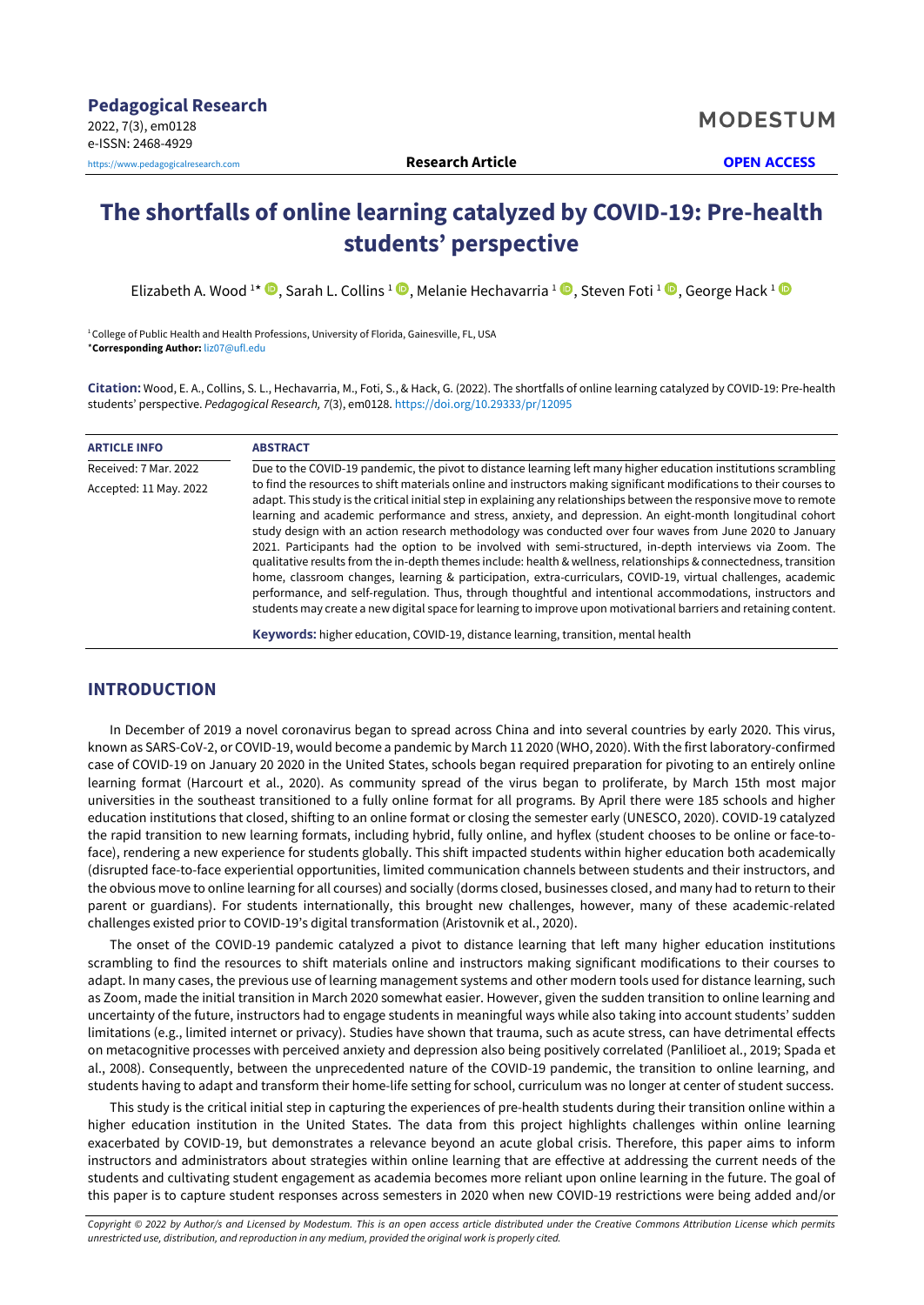lifted, that specifically altered the teaching methods for instructors. The purpose of this study was to highlight areas of improvement and lessons learned within online instruction, while also emphasizing that many of these barriers and impediments in teaching online courses have been identified prior to COVID-19. We expect that findings from this study will serve as a springboard from which specific future academic instruction, research, response, or interventions will be developed. Higher education courses will ultimately need to be developed in flexible ways that make them pedagogically sound, student-centric to student population needs, and responsive enough to be able to move among and between varying levels of remote and face-toface instruction without resulting in complete disruption. By responding to student-identified needs in online course design and instruction, these efforts will be more sustainable and have an increased educational impact.

# **LITERATURE REVIEW**

#### **Critiques of Online Learning**

Students and instructors have shared their criticisms and worries concerning online learning long before COVID-19, especially regarding quality among student-teacher engagement (Edwards et al., 2000; Maeroff, 2004). Individuals express additional concerns around peer-to-peerinteractions thatimprove a student's learning since evidence suggestthese relationships are totally lost or minimized within online delivery (Astin, 1997; Tinto, 1987). While there are various ways to account for physical distance between instructors and students (e.g., group discussions, regular synchronous sessions, etc.), without regular interactions, instructors are less likely to create learning communities that generate active learning (Maeroff, 2004; Schwitzer & Lovell, 1999). Furthermore, when students are not autonomous learners, actively engaged within the learning process (Weimer, 2008), or familiar with technology used in online learning, they are less likely to participate within the course (Carini et al., 2006). Additionally, within higher education the traditional classroom pedagogical model has historically put the responsibility of learning on the instructor (Wiltsher et al., 2018), whereas with online learning, the instructor acts more as a facilitator rather than the transmitter of knowledge (Beaudin, 2019; Bernard et al., 2014).

With COVID-19, many of these drawbacks and areas of improvement within online learning were scaled to a global level and thus exacerbated the need for correction. As with concerns with online learning prior to COVID-19, quality in learning was among the main criticisms (Crawford et al., 2020). Without deliberate planning and preparation for online courses, instructional delivery will appear menial compared to face-to-face learning (Teng & Wu, 2021). The initial switch to remote, online learning left little time for instructors to redesign coursework to an appropriate online format, therefore not only affected instructors' ability to adapt to online teaching, but also students' ability to adjust to an online learning environment as well as collect the necessary resources to be successful (e.g. high speed internet access, a reasonable learning space, etc.). Additionally, with the introduction of hyflex courses, defined as a hybrid face-to-face and online classroom (Maloney & Kim, 2020), many instructors and students struggled to maintain engagement due to technological issues and engaging with both online and face-to-face students meaningfully (Lakhal et al., 2014). While many online and digital opportunities were historically designed to expand education across underrepresented minorities and vulnerable populations (Saba, 2011; Saykili, 2018), after COVID-19 caused a mass transition online, what was once an opportunity became a lack of social equity awareness among instructors (Castañeda & Selwyn, 2018; Migueliz Valcarlos et al., 2020). Online learning, both before and in the presence of COVID-19, has lacked a framework that accounts for social and economic backgrounds, leaving many with uneven and unequal educational achievements (Migueliz Valcarlos et al., 2020). The United States Office for Civil Rights (2021) has indicated that many students seeking postsecondary education struggled with continuing and/or completing their coursework; with clear disparities among students of color, students who serve as caregivers, and students with disabilities. Therefore, with the spotlight on online learning, now is the time to integrate anti-oppressive pedagogies that recognize and address students from diverse backgrounds.

#### **Self-Regulated Learning Theory**

Despite the potential for students having previous knowledge and experience with online tools, without direct supervision and instruction from their instructors, there became a need for assessing self-regulated learning (SRL). SRL, also referred to as autonomous learning, is the process in which a student is able to monitor their knowledge and behaviors to tailor an appropriate strategy for successful learning (Zimmerman, 2008). In several studies, the more developed SRL skills a student has, the more successful their academic performance in online and face-to-face learning (Bellhäuser et al., 2016; Broadbent, 2017; Richardson et al., 2012). SRL dictates that motivational beliefs, behaviors, and metacognitive activities guide the learning process and allow for adaptation to ensure personal goals are met (Schunk & Zimmerman, 2012). One construct of self-regulated learning is metacognition, where an individual is self-aware of their cognitive processes related to learning, and is specifically important within the self-monitoring of goals and progress academically (Flavell, 1979; Zimmerman, 2008). For students to be successful in a flipped classroom or in an online setting, they must self-reflect on how they learn online and adapt to meet those expectations (Harris et al., 2020). In the same vein, instructors may assist students with understanding the differences in needs within online learning, thus adapting the course appropriately (Rice & Carter, 2016).

This study used an action research methodology with a grounding in the self-regulated learning theory to address:

- 1. What are the experiences of pre-health student with fully online learning?
- 2. Does the prior level of flexible instructional design (e.g. courses already blended vs more traditional face-to-face lecture courses) predict future academic performance when rapid response is required?
	- a. Which types of interactions provide better bridges across the transactional distance and build a better sense of meeting student needs?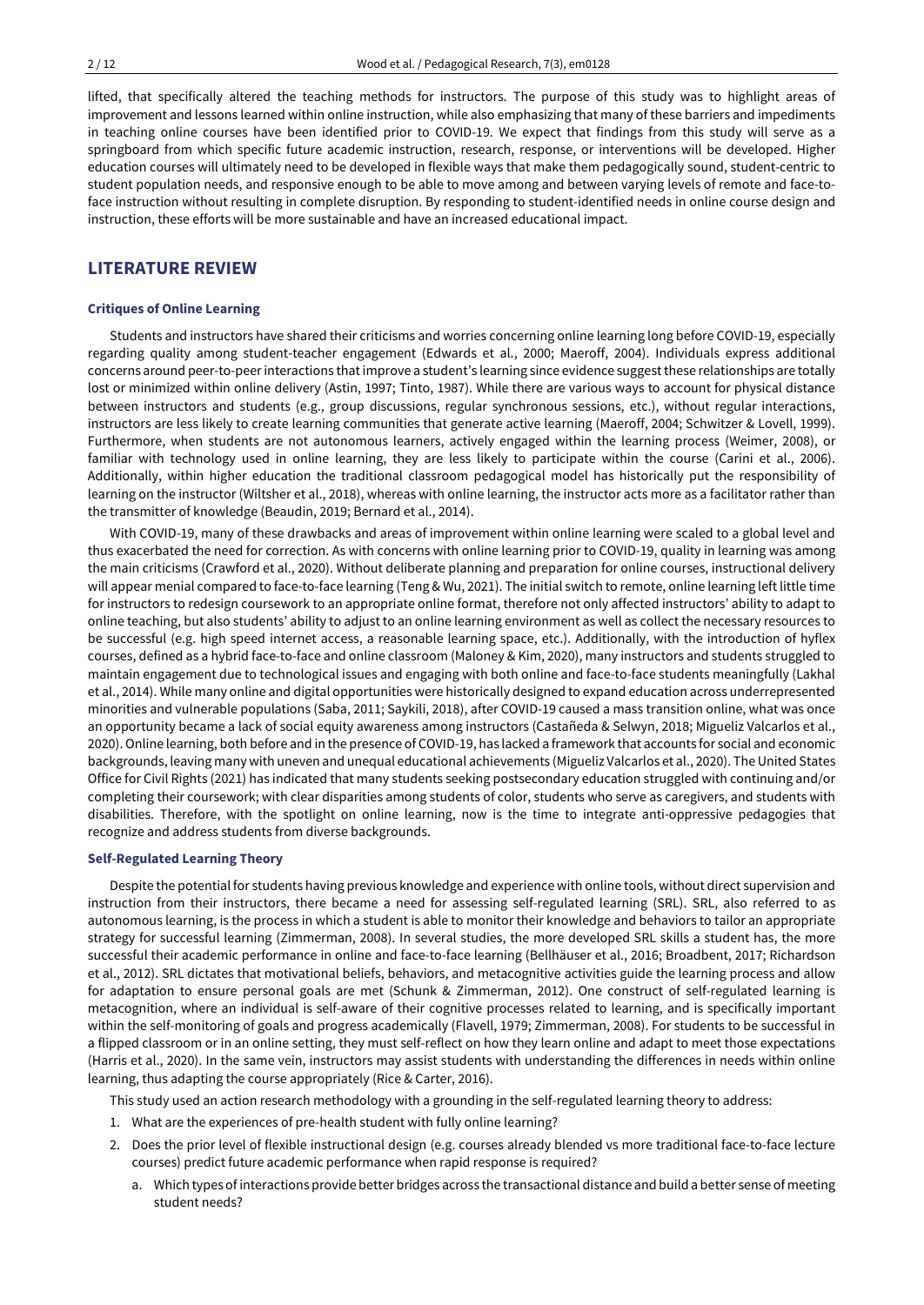# **METHOD**

#### **Study Design & Participants**

An eight-month longitudinal cohort study design with an action research methodology was conducted over four waves from June 2020 to January 2021 at a public university among pre-health undergraduate students. The cohort consisted of Bachelor of Public Health (BPH) and Bachelor of Health Science (BHS) students that were being tracked from the onset of the pandemic until January 2021 as a consequence of evolving methods and requirements for online and face-to-face instruction due to COVID-19. The action research methodology was chosen to address real-time issues within distance learning and student wellbeing as a result of the COVID-19 pandemic (Mills, 2000). The first wave of this study was conducted in June and July to retrospectively capture the rapid transition from March 2020 where students were eventually required to leave the university campus and return to their homes for the duration of the semester. The second wave measured the summer experience where students were still required to remain off campus and had fully online courses ifthey took any at all. Wave three was conducted in Septemberthrough October to capture students' experiences while taking remote courses. During this time, students were permitted to be back on campus with the mandate to wear masks and maintain social distancing. Finally, a fourth wave was added when the university introduced hyflex courses being offered in the Spring 2021 semester, while still offering online courses as well.

Participants in this study consisted of third-and fourth-year students within the previously mentioned health-related majors. Students were chosen in their third and fourth years as a result of their coursework being part of a limited access program, where students do not have access to upper level coursework due to the restricted parameters of the program. Only students who identified as having majors in the BPH or BHS program and were enrolled in third or fourth year courses were eligible for this study. Recruitment for this study began in May 2020 using a flyer that was sent to approximately 400 eligible students through email listservs and linked students to an informed consent and contact information form for interviews.

#### **Data Collection**

The informed consent was obtained using a linked online questionnaire (Qualtrics) within the recruitment flyer, while semistructured interviews were conducted using Zoom. Both Qualtrics and Zoom were specifically conducted through university accounts to ensure privacy and confidentiality. In addition to consent, there were two questions related to their university identification number and age; and at the end of the questionnaire, links were provided to university resources related to the COVID-19 pandemic, including mental health and financial services. The semi-structured in-depth interview script was tested prior to data collection to refine questions as well as to determine the length of time to complete.

Once students provided their consent and contact information through the questionnaire, the research team reached out to schedule interviews via Zoom. The semi-structured in-depth interviews (IDI) lasted between 15 to 60 minutes. Participants were notified when scheduling the interview that they did not have to have their camera on and were given directions on how to omit their name. They were also notified thatresearchers were recording audio, not video, for transcription purposes only. All IDIs were de-identified and aggregated by wave only. Questions within the IDIs were focused on the transition home for students, their previous experience with online learning, their perceived knowledge and susceptibility around COVID-19, and what instructional format they would prefer (ideally) moving forward. Participants were permitted to have more than one IDI as long as it was not within the same wave. All interviews were conducted by a researcher who was not an instructor of the participant at any time.

#### **Data Analysis**

Each wave of in-depth interviews was analyzed independently to explore the data for patterns and relationships. Researchers used Otter.AI technology to upload and de-identify the audio recordings for transcription with two researchers reviewing each transcript for quality assurance prior to data analysis. The same two researchers would review the transcripts a second time using a thematic analysis approach to create a codebook within NVivo software of salient themes and subthemes manifested iteratively (Braun & Clarke, 2012). The self-regulated learning theory formed the theoretical underpinnings of this analysis (Zimmerman, 2008), wherein themes were coded based on patterns inductively and deductively to permit flexibility between each participant and allow for different experiences to be captured within the data. Deductive coding procedures were grounded in the selfregulated learning theory, allowing researchers to highlight relevant theoretical constructs that were salient within the data. The two researchers would compare and negotiate codebooks to finally establish inter-rater reliability through a single set of themes through consensus. Several methods were used to establish trustworthiness of the data; such as employing multiple coders to establish inter-rater reliability (Syed & Nelson, 2015), conducting a sound and widely cited methodological analysis procedure (Braun & Clarke, 2012), utilizing a qualitative data analysis software system (Hilal & Alabri, 2013), and creating an audit trail of the data (Shenton, 2004). The researcher facilitating each interview also provided observational notes from the interviews to add any context needed for analysis.

#### **Ethical Considerations**

Researchers obtained approval from the university Institutional Review Board (IRB) on May 22, 2020 prior to participant recruitment. At the request of the IRB, the principal investigator was not permitted to have access to any identifiable information over the duration of this study to prevent potential coercion given her administrative role within the university. Consequently, she only had access to de-identified data.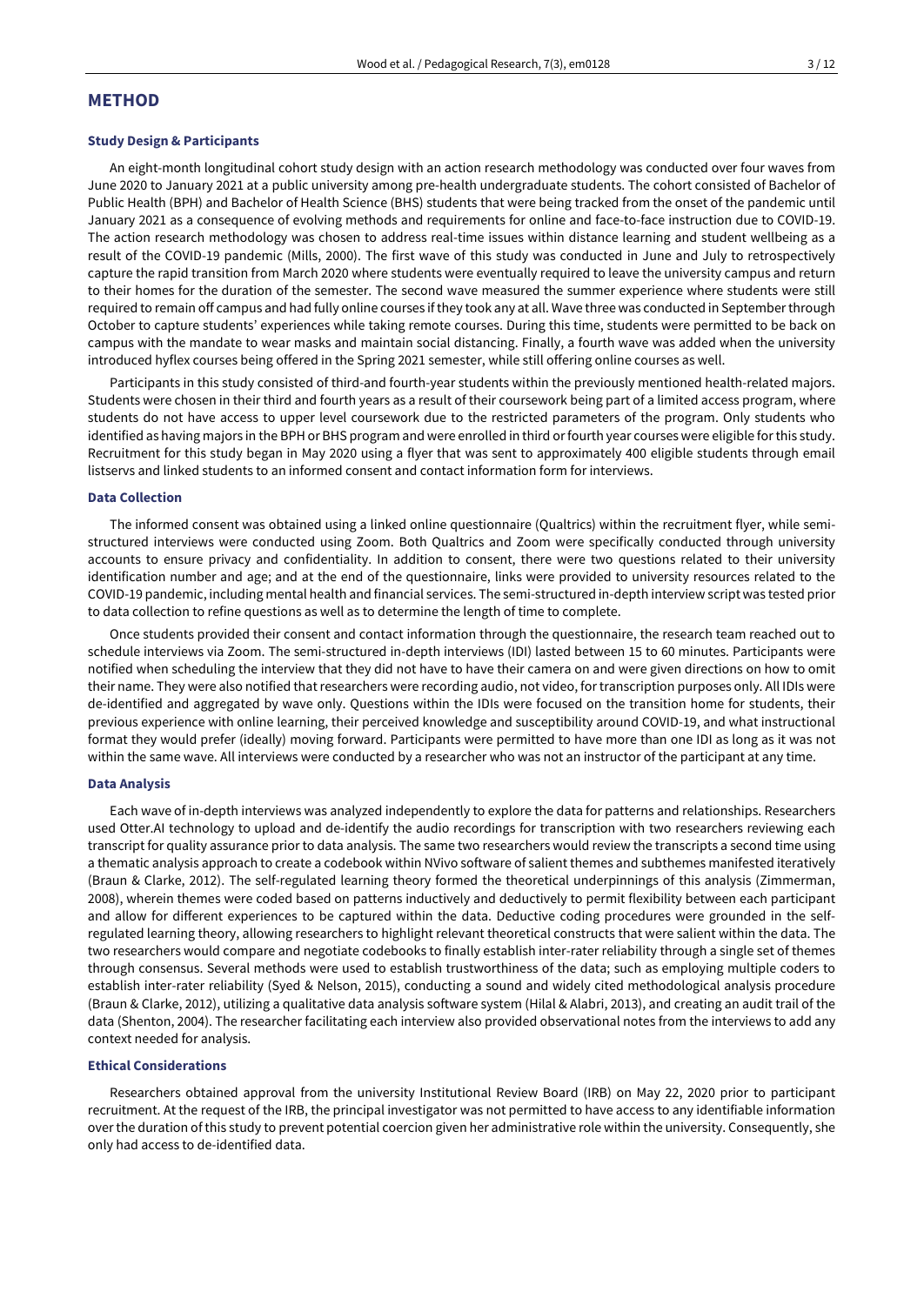**Table 1.** Taxonomy of themes and sub-themes which emerged during analysis

| <b>Themes</b>                                 | <b>Sub-themes</b>              |  |
|-----------------------------------------------|--------------------------------|--|
| Health & wellness                             |                                |  |
|                                               | Socializing                    |  |
| Relationships & connectedness                 | Professional network           |  |
|                                               | Isolation                      |  |
|                                               | Family difficulties            |  |
| <b>Transition home</b>                        | Home distractions              |  |
|                                               | Home responsibilities          |  |
|                                               | Workload                       |  |
| Classroom changes<br>Learning & participation | Faculty expectations & support |  |
|                                               | Best practices                 |  |
|                                               | Learning environment           |  |
|                                               | Challenges                     |  |
|                                               | <b>Blended learning</b>        |  |
| Extracurriculars                              |                                |  |
|                                               | University                     |  |
| COVID-19                                      | Perceived susceptibility       |  |
|                                               | Perceived severity             |  |
|                                               | <b>Risks</b>                   |  |
| Virtual challenges                            | Technology shifts              |  |
| Academic performance                          | Grades                         |  |
|                                               | Unmotivated exhaustion         |  |
| Self-regulation                               | Self-motivation                |  |
|                                               | Time management                |  |

# **RESULTS**

Eleven students participated in 15 interviews across the four different waves of this study. Four of the interviews were followup interviews at later waves. From this data, ten themes and several corresponding sub-themes were identified. The themes include: health & wellness, relationships & connectedness, transition home, classroom changes, learning & participation, extracurriculars, COVID-19, virtual challenges, academic performance, and self-regulation (**Table 1**).

## **Health & Wellness**

Health and wellness includes all student accounts related to exercise, mental health, physical or emotional state, nutrition, sleep, or stress & anxiety. One participant stated:

"...learning how to study at home, finding motivation to do things outside of school or outside of like an assignment. So kind of just like, like mental health, like taking care of myself, like, I just like exercising, eating well, that's been harder. Stuff thatI'm notforced to do like is, it's just been harderfor me to feel like I haven't been productive. And I get a lot of fulfillment from doing stuff, like helping people doing stuff outside of like, school and being at home. So not having that just kind of like, I feel like, I'm not contributing to anything in society."

#### **Relationships & Connectedness**

Relationships and connectedness includes any mention of students' family, friendly, romantic, and professional relationships and how interpersonal connections and interactions were impacted by COVID-19. Consistently students' described the challenge of maintaining relationships during the pandemic as seen in this example:

"I made a lot of friends from my classes, especially public health because they're smaller. So it did suck having to kind of end the likes, end those classes and not have that like, even though we text and talk on the phone, having that day to day like seeing them in person, community like talking to them catching up in person, it's not the same online. And I'm not the type of person who's good at maintaining relationships, like, via text or like calls, like, I kind of get lazy and just will not, like talk to someone. So I feel like I've only been able to maintain relationships with my close friends, like my close friend group that I've had for a while, but those friends that I made through classes, I wasn't able to really like continuing, like developing that relationship with them. Um, which, yeah, I mean, again, it's like, partially, like, I could say, it's my fault. But it's also just more difficult when everything's online. And that in person, like, just forcing you to be together, like a few days a week is not there."

There were three sub-themes that were derived from relationships and connectedness -- socializing, professional networking, and isolation. Socializing captured student accounts on how their social life went on within the new and different environments they found themselves in–being online, home, or in Gainesville. Then there were others who struggled to keep up with friends and felt the loss of in-person classes on a social level,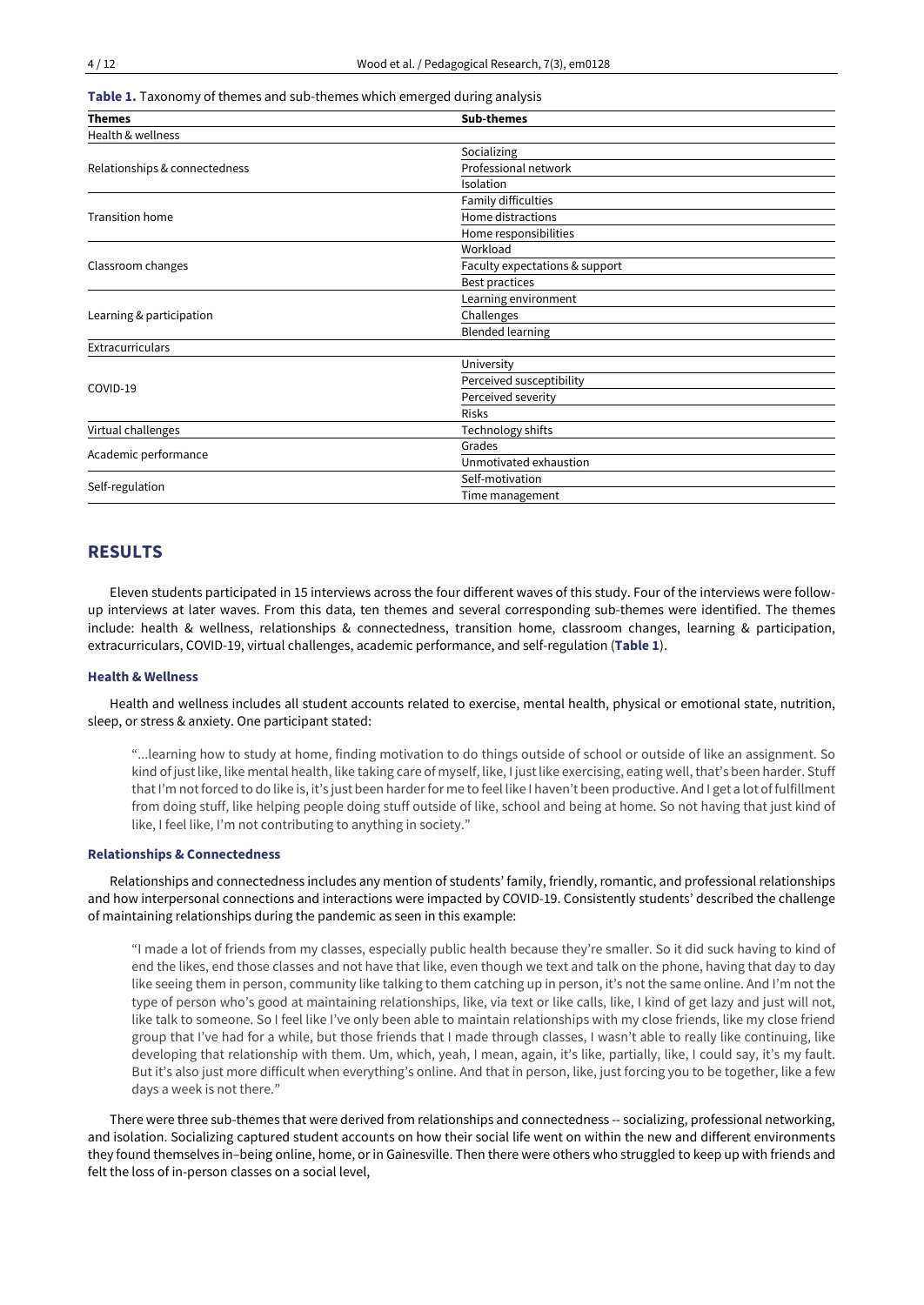"So I feel like, I've only been able to maintain relationships with my close friends, like, my close friend group that I've had for a while, but those friends that I made through classes, I wasn't able to really continue developing that relationship with them. Um, which, yeah, I mean, again, it's like, partially, like, I could say, it's my fault. But it's also just more difficult when everything's online. And that in person, like, just forcing you to be together, a few days a week is not there."

The second sub-theme that emerged was professional networking which is defined as accounts of shifts in professional relationships with professors, mentors, and others as a result of COVID-19 as well as expressed concerns for the students' futures. An example of this includes,

"I think it's harder to connect with staff and faculty, online than in person, because from both sides, like students, I feel like I'm not as motivated to go and talk to my professors and ask, like, I'm less motivated to ask questions over zoom lectures than like in person lectures, unless it motivated to talk to them after or reach out to them after just because probably convenience sake, like, it's easier to just walk up to your professor after class ask a question instead of drafting an email and sending it and so I think that definitely has an impact, like COVID. And transition online has impacted that kind of negatively."

The last sub-theme was isolation which describes any accounts of feeling alone or disconnected from others. Many students expressed their desire for connecting with others and how the absence of that was difficult to endure, such as this student:

"I guess, the social life changes of it. Because I guess this is kind of hard, because like, the lab work and the social part are both very important to me. So I'm not 100% sure which one would be more important. But like, it is just hard not going to see my friends and doing the hobbies I like doing because that's kind of how I would relax. And now I can't."

#### **Transition Home**

Transition home is a theme that focuses on students' experiences in needing to move out of their college living arrangements and into their parent or guardian's home because of the pandemic and the university transitioning online. This student's statement captures the overall essence of the theme:

"When you're in an environment that's not very conducive to, you know, staying on top of things and staying diligent and staying professional."

## The first sub-theme, family difficulties, captures the challenges of family life, dynamics, or health that impacted students. One student explained the following:

"That was definitely a big disruption. Because home is where I go to relax. And for the time that I was there it was incredibly hard to be productive at home, especially because there was so much fear in my own household about the unknown about how COVID had impacted my family, my parents' work, you know, our daily lives."

The second sub-theme was home distractions. It included any interruptions, disturbances, or obstruction that impacted student productivity, engagement, or learning. The third sub-theme was home responsibilities which described the different household responsibilities or expectations related to chores or caretaking that are unique to being with family.

"Responsibilities are different when I'm back home, so when I'm on campus, I don't cook. But when I'm back home, I cook for the family, because my mom works. And so I have to and my siblings don't cook. So I just picked it up...but I cook for the family most of the time."

#### **Classroom Changes**

Classroom changes describe the changes in teaching methods and classroom structures that instructors put in place as they switched to distance learning. A majority of students described their courses now assuming an online, synchronous format, which was associated with a positive connotation compared to asynchronous or strictly lecture-based courses. One student explained:

"I have two synchronous classes right now. One of them is synchronous, but she's pretending it's the hybrid and just putting all the lectures on media site and then we have our in class period just for activities and presentations that we have to do. And then the other one, he's actually lecturing during the class time. That's a really tough one. It's just no bueno."

Within this theme there are three sub-themes: workload, faculty expectations & support, and best practices. The workload sub-theme describes the level of difficulty and rigor within classes impacted by COVID-19. One student described their experience like this:

"I felt like, at the time, they made it harder, like tests harder than it should have been because we were not having that in person interaction. It was kind of difficult for us to transition. We were in situations and settings where we're having trouble focusing and studying as well. And professors, I feel like, didn't take that, some did. But some didn't take that into consideration as much, especially for my class outside of public health. So I felt like that was something that I mean, not for fall, because I guess we're all used to it now, but at the time, was kind of frustrating, we really are just trying to get used to this new system, and you're still making this harder than it has to be."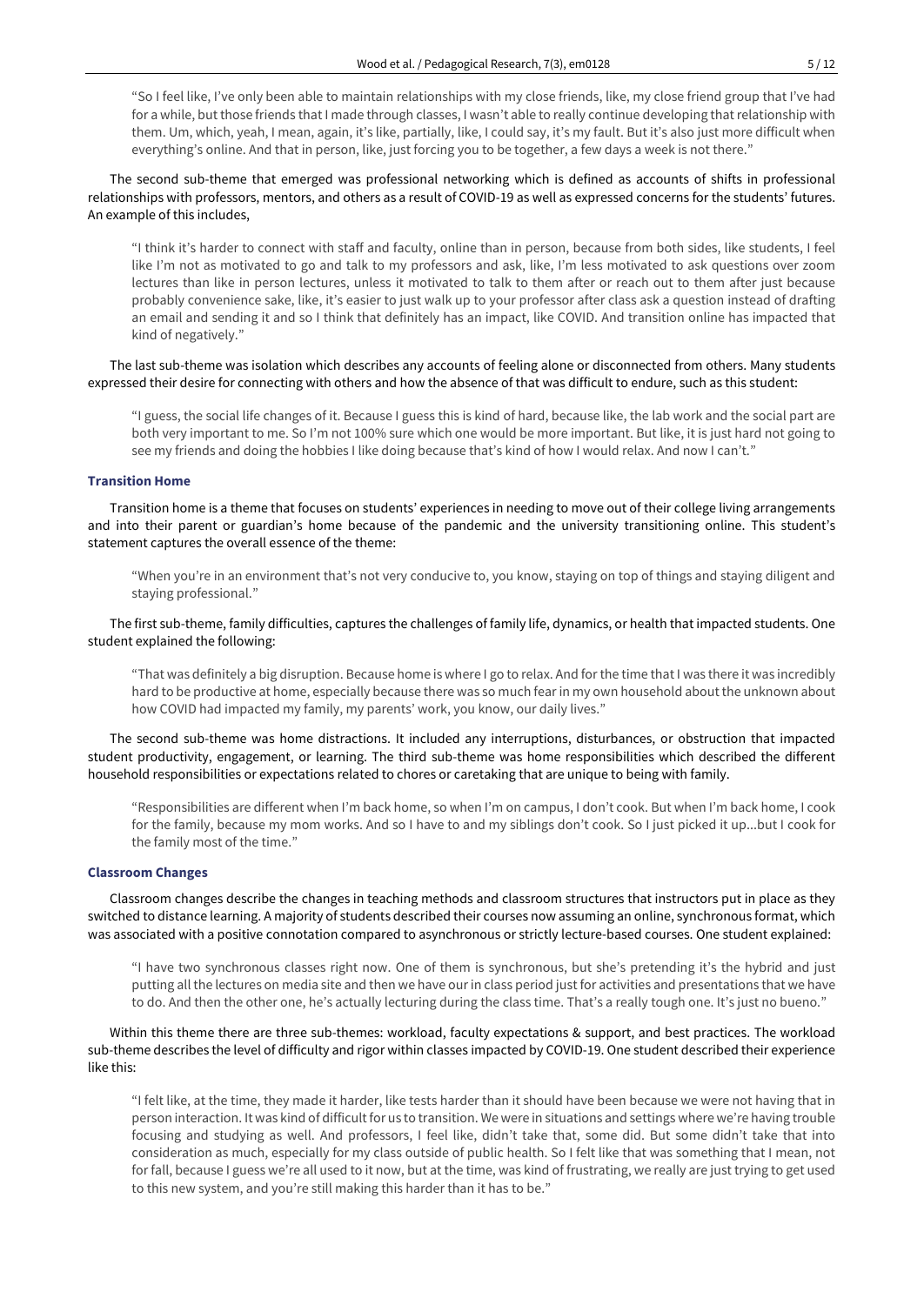Faculty expectations & support discusses the expectations held by faculty and staff along with the support or lack thereof for students transitioning to distance learning. One student who serves as a caretaker for her grandparents describes her situation.

"I did talk to my instructors. And I was blown away by how supportive they were like it was so stressful. I didn't have any documentation. I didn't know what to do, like, take a picture of their positive COVID test or something. But I ended up just calling my professor directly. And she was like, okay, when do you think you'll be done with this? Like, when do you think they'll be better? Like, can I extend anything for you. So she ended up extending my exam deadline to afterI lefttheir home, which was super nice."

Best practices describe any practices by faculty or staff that students recommended for future implementation. Within these sub-theme students expressed their opinions and recommendations based on their experiences, one student suggested:

"I definitely say make all of them live lectures, at least all of mine are. But I know a couple of my friends aren't. So I think that part would help. And then I also think like, if we discuss something in person, it doesn't need to be supplemented by a written assignment Because I feel like if the student takes the time and participates like this, that's still just as engaging as having spent an hour writing a paper after. So I feel like just because there's like, I don't think you have to have both. If you can engage in a conversation. It doesn't need to turn into a written assignment afterwards."

## **Learning & Participation**

Learning and participation covers anything related to student learning, engagement, and participation within and outside of the classroom. Many students described their virtual classroom experience related to their learning. In addition, students noted a change in participation over time. One student described it as:

"I think like, some of my classes, like the lectures are starting to like, I don't want to say deteriorate, but they're starting to become a little harder to like, follow with and like, I think like, people are just like losing interest at this point, kind of so I would say maybe that has changed a little bit."

This theme had three sub-themes: learning environment, challenges, and blended learning. Learning environment focuses on the impact a changed learning environment had on students. Many students expressed this to be one of the bigger barriers to their learning and participation within the virtual classroom. For example,

"Even today I was trying to study and everyone's talking and had to go to my room, but I can't focus in my room. So it's definitely hindered kind of by, like, I'm still doing good and everything, but like, it's just harder and it takes more time. And I'm having difficulty like, kind of, I feel guilty if I'm not studying 'cause if I'm at home, I feel like I have to be studying. So it's just that weird balance between the two."

Challenges, the second sub-theme, contains students' experiences of difficulty in communicating with professors and staff within the virtual learning environment.

"I think it's harder to connect with staff and faculty, online than in person, because from both sides, like students, I feel like I'm not as motivated to go and talk to my professors and ask, like, I'm less motivated to ask questions over zoom lectures than like in person lectures, unless it motivated to talk to them after or reach out to them after just because probably convenience sake, like, it's easier to just walk up to your professor after class ask a question instead of drafting an email and sending it and so I think that definitely has an impact, like COVID. And transition online has impacted that kind of negatively."

The final sub-theme, blended learning, depicts students' preferences for or against blended or online learning. The majority of students described a preference for blended learning over a fully online virtual experience for reasons that spanned from wanting in-person interactions to wanting to follow COVID-19 safety measures without sacrificing their preferred learning environment. One student explained that:

"I would choose blended just because I do learn better obviously, when I'm in person and I'm able to discuss immediately with my peers and my professors. My math and chemistry classes like I would really need to be in person for those classes that have lots of details that are important to go over and reiterate, which we haven't been able to do as much online because of time and technology issues. I think blended would be good, because that way everyone has a chance to kind of go into a class and also, maintain social distancing and wearing masks and things like that. But I don't think a completely, like back to normal, like full scale, class would be smart."

## **Extracurriculars**

Extracurriculars theme captures any discussion of involvement with organizations on campus, volunteer work, research labs or studies, and employment. Students also discussed how their shifts in activities outside of school, a result of the pandemic, induced concern for their future. One quote that captures this sub-theme well was this student's description: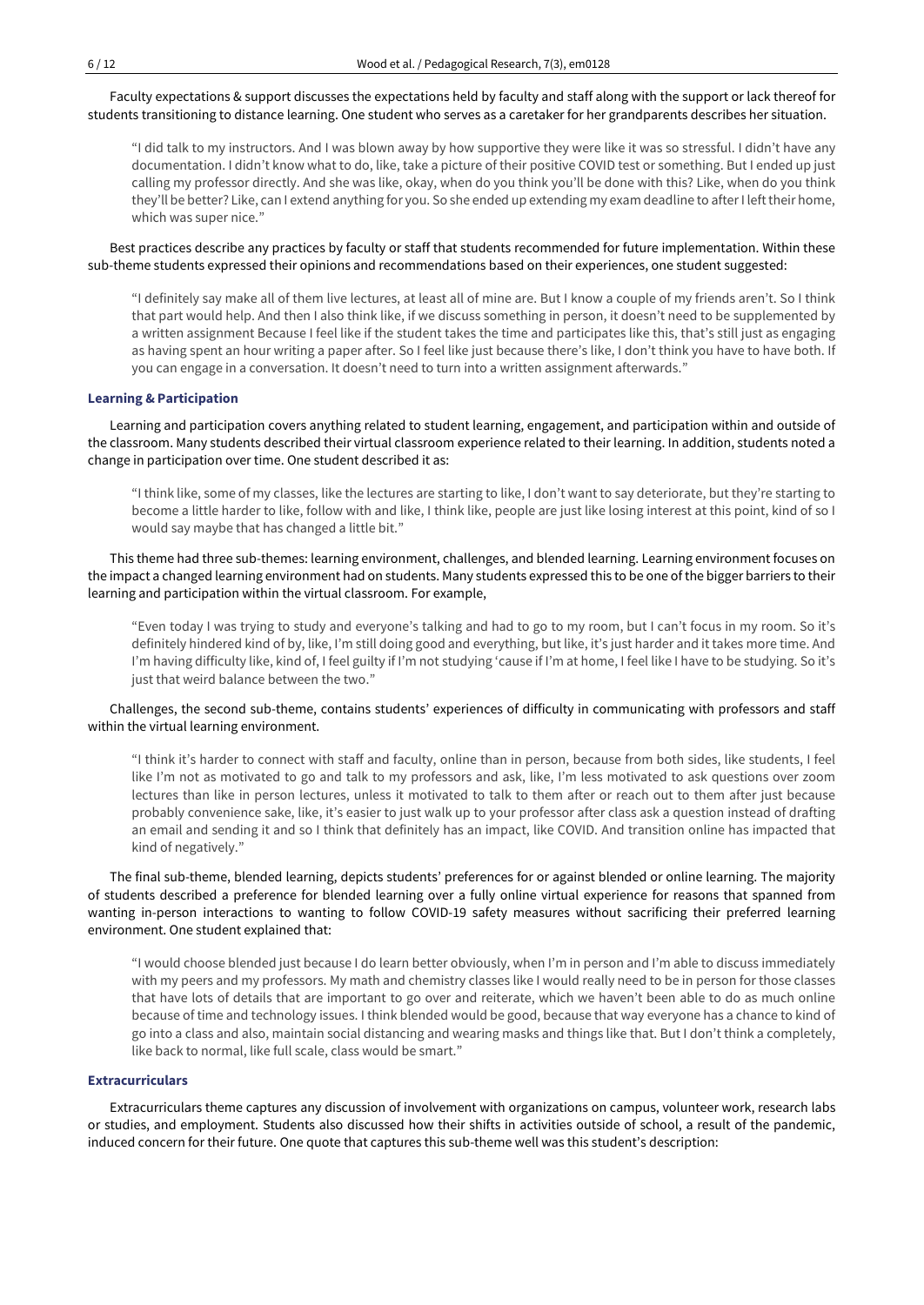"I was planning on kind of being involved in a research project to hopefully get published over summer. And I was also planning on taking a lab over summer, which I couldn't take. So I had to shift my schedule a lot and I'm not as able to be involved with stuff and it might impact my resume."

## **COVID-19**

# COVID-19 was a broad theme that includes all things directly related to the pandemic from the students' perspective, experience, and concerns, for example:

"Ithoughtit definitely made it more severe in my mind, especially coming from like a public health college. Ithought, okay, if public health thinks it's time to do this [shift to online learning], then it must be time to do this. Because out of all my friends, mine were like the last kind of transition online. So like, I was like, Okay, once the public health professors think it's necessary, it's probably really serious. So it did add like a layer of just uncertainty because no one has been through this before. So it's kind of like how long will this last? I didn't even think it would go into the fall when it all started. Like I thought, Okay, a couple more weeks of online learning. And then summer will be normal following normal. I just, yeah, it definitely picked it up a notch once everything went online."

# This theme was divided into four sub-themes: university, perceived susceptibility, perceived severity, and risks. As a subtheme, university consisted of any measures (policy, rules, or regulations) taken by the university in response to COVID-19. It was explained by one student,

"In the beginning, it was really confusing, because they kept going back and forth. They were like, oh, like, if you have to stay, you can stay. But if you can leave just like leave. And so we didn't know, like, what were the requirements? But then they clarified a little bit more than they were like, if you aren't like an international student, and you have nowhere else to go. Those are like the only two reasons that you could stay in the dorms. So obviously, that wasn't my case. So I had to go back home. The moving out process was a little weird too, because I had to pack up my room. And then I left and then I had to come back, because they didn't tell me like when I was supposed to give them my keys and turn over all my material and stuff. And they would officially check me out. So I had to drive back from Tampa up to Gainesville, just to give them my keys and stuff back because they had no other time. So it was a little disorganized. But I mean, with the circumstances? It was the best they did."

## The second sub-theme was perceived susceptibility which contains any description of the understood propensity or lack thereof to contract COVID-19 from the students.

"I was a little concerned about myself at first. But it was, like I said more about family members who are more at risk, like, obviously, we're all atrisk like, we can all get it and all go through like the symptoms, but it's like, from what we know now. Like, it's not as bad as a young person who's relatively healthy Versus I have, like older relatives in different parts of the world. And, like, even my family, like my dad's a doctor, my mom's a pharmacist, so they were kind of like always on the front lines throughout the whole thing. So it was a little bit like worrying just if anything happened, even though they're pretty healthy. Like you never know, when we didn't know that much. So it was more about like, worrying for them than for me because I was staying at home like, not really going anywhere. So I think that was probably what I was thinking."

#### Perceived severity, the following sub-theme, includes the students' reactions and understanding of COVID-19, for example:

"When I heard I was kind of like, skeptical, like, how are we going to do things? How is it going to be the same, but I wasn't too worried? At first, I didn't think that it was going to like drag on as long as it did."

## Risks, the final sub-theme, describes the expressed likelihood of self or others in behavior and safety measures to contract COVID-19. Thinking back to the spring one student said:

"At first, it was kind of like we all thought it was mostly like immunocompromised and elderly people. So I took precautions, but I didn't really think it would affect me until things started getting like really bad a couple weeks later."

## **Virtual Challenges**

Virtual challenges encompass the expressed obstacles and barriers that online learning created for students. One student described their experience as:

"I definitely didn't know Zoom Fatigue was a word. But I learned it. I definitely experienced it daily, just kind of sitting on my computer. Other than that, I feel like I've used them before, but not to this extent. So that's really just the capacity of all the applications I'm using. So mostly just tired of zoom."

## Within virtual challenges, a sub-theme called technology shifts arose which includes the mention of different electronic programs, applications, or general technology that were used and, consequently, mastered or not. One participant stated:

"I'm kind of savvy with things like [online platforms]. So that definitely helped. I had friends online, I had to cut off so I wouldn't be on my phone all day. I feel like now, while it's definitely nice that I already have those established connections, it's also like, it becomes too much at some point. I've definitely deleted some things, like, accounts and things just because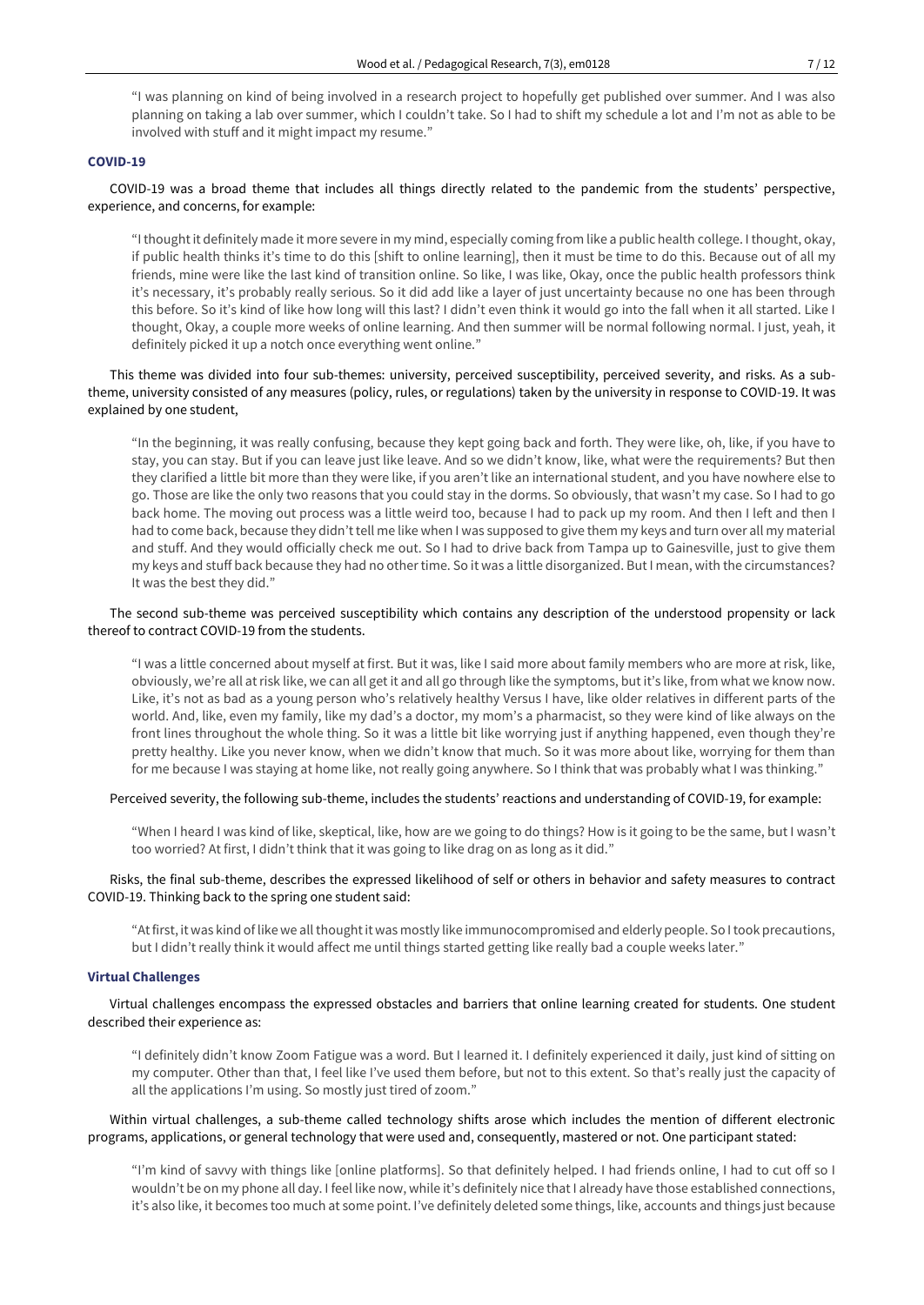it just got too much sometimes. And just like, at some point, you it's definitely so nice. But now I'm less online social media, I've pretty much talked to like one person, which is my partner, but it's not even like a bad thing. It's not like I'm isolated; I just don't have the energy to really talk to anybody else."

### **Academic Performance**

Academic performance includes accounts of student performance, shifts in study strategies, and overall coursework experience. Of the students interviewed, the majority managed to adjust well but consistently described how much more draining and difficult maintaining their grades was as a result of a perceived increase in workload. One student shared:

"Now I feel like everything is busy work. Like what once was a really engaging discussion in class that you kind of just got points for showing up is now writing a three paragraph discussion post on this concept. And I was like, I feel like now it's annoying to do versus being really interesting. And, something I was excited to talk about in class is now like another assignment. So I feel like the information is still presented to you in an engaging way. But, the next few layers of discussion and assignments, I feel like that is all busy work to me. So it's harderto feel excited about my classes when I feel not excited to do any of the assignments."

The grades sub-theme discusses how student grades were impacted and some of the ways they worked to maintain them, for example:

"I am just kind of annoyed that [instructors] were expecting us to perform the same. Not all of them, but they're calmed down a bit."

The next sub-theme, unmotivated exhaustion, includes accounts of tiredness and over exhaustion that impacted students' performance. One student described their experience as:

"I would say just my general sense of like; what anxiety means to me in terms of what it was before COVID. And what it is now has probably doubled. Just because I get anxious about zoom interactions, sometimes, especially the events that I'm planning. I get really anxious, because I'm like, 'I hope I did a good job, I hope people you know, like this.' But also, it's kind of awkward during some of those virtual spaces. So that definitely has taken a toll, and just kind of the general stress of just everything that's happening."

#### **Self-Regulation**

Self-regulation captures how students hold themselves accountable, organized, and disciplined during distance learning. Many students described an independent source of self-regulation and others used external factors like their roommates to hold themselves accountable. The following example demonstrates the latter:

"So, me and my roommates will try to do a little YouTube workout video atthe end of the day. So, we promised each other, 'Okay, we're all going to get our work done. And then we're going to do this together.' So, things like that, or like if we're going to cook together, justlittle things where I'm like, 'Okay, I'm making this commitment. So I have to get my work done."

This theme includes two additional sub-themes: self-motivation and time management. Self-motivation describes the need and ways students had to keep themselves motivated and disciplined to perform academically. One student exclaimed:

"I don't know if it would make it easier, because it's not the most fun thing to sit at a desk and keep doing work, but, I don't know, I just try to set a goal for the day and make sure it gets done. And then, if I'm looking forward to something at night, I'm like, 'Okay, this is what I need to get done.' And I think it's more intrinsic than just like, oh, like I have to get it done."

The time management sub-theme included student strategies for organization and scheduling that facilitated or challenged their academic performance. Some students expressed a preference for the flexibility they experienced with virtual school; others described the difficulty of having to keep up with assignments.

"Having the self-discipline to like, keep checking back on like, what I need to do, since sometimes in person, like the professor will remind you like, Oh, this is due this week, and this is due next week. And they kind of do that in, like the online format. But you need to check when they do that."

# **DISCUSSION**

This study revealed the many drivers of low student motivation and common stressors for students during the COVID-19 pandemic. The qualitative interviews explore how the course workload and various transitions (from school to childhood home, face-to-face to online, etc.) may have contributed to the ebb and flow of stress, anxiety and depression. The purpose of this study was to determine what the major obstacles to online learning were for students, in real-time, in order to inform policy and adjust teaching pedagogy as needed. This study was a springboard that provided evidence to the course modality students prefer, and consequently has led to the redesign of courses to accommodate this preference and learning style. Additionally, this study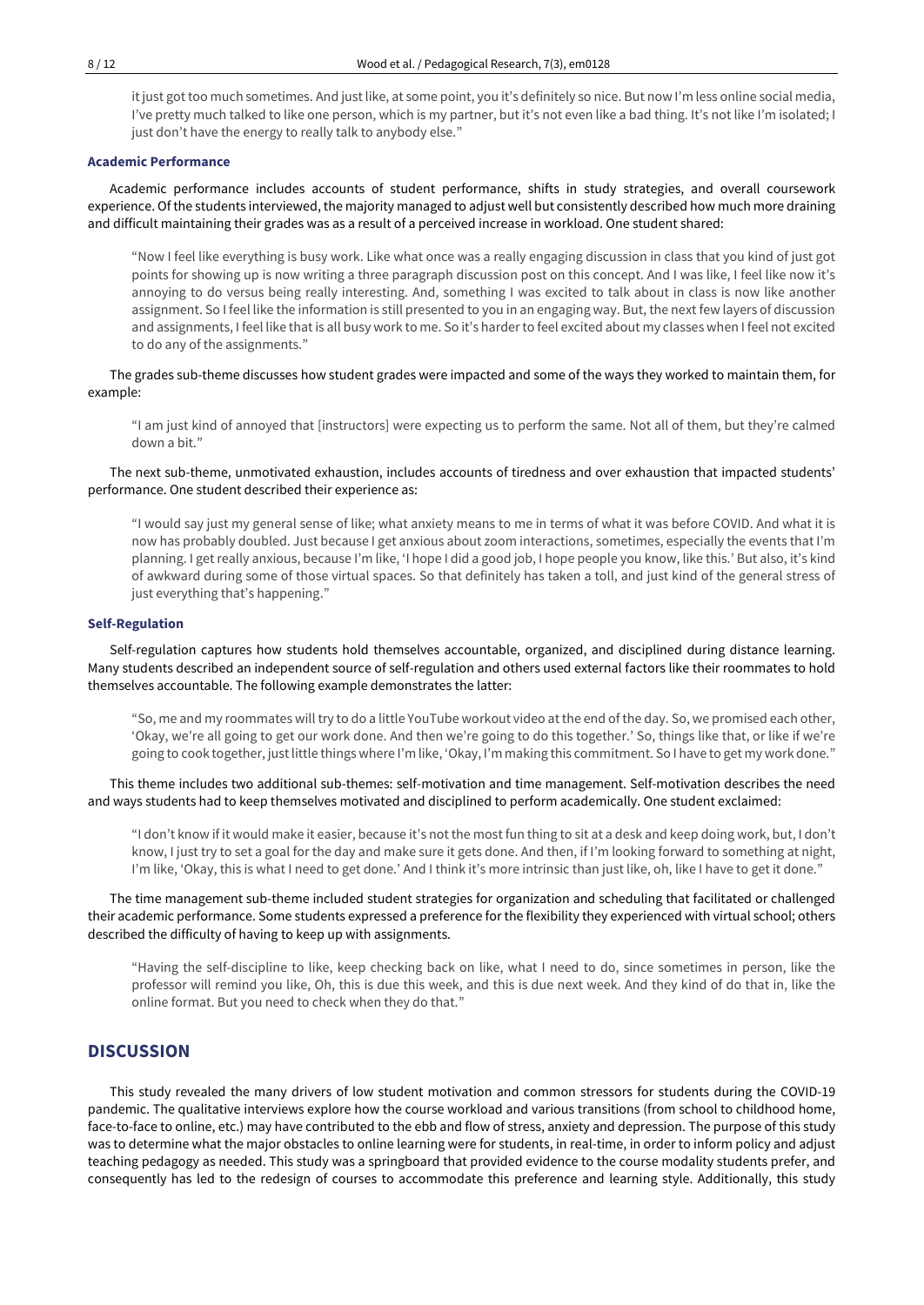reinforces many of the previously captured critiques of online learning (e.g. absent instructor, perception of too much materials, absence of social presence) (Bali & Liu, 2018; Gunawardena, 1995; Pellegrino & Hilton, 2013).

Several studies have supported findings related to evolving relationships with peers and instructors as a result of the pandemic, specifically how it affected their engagement within the course and understanding content (Neuwirth et al., 2020; Toquero, 2020; Zurlo et al., 2020). Neuwirth et al. (2020) specifically outline that a large number of students across disciplines and coursework had difficulty online and showed inattentive behaviors that were not seen in face-to-face formats. This lackadaisical attitude toward online learning may be due to being propelled into an online learning environment with little agency. This, among other major stressors during the COVID-19 pandemic, underscore the need to monitor students that do not have a penchant for help-seeking behaviors and require more resource management strategies within their self-regulation processes. Even with the United States Congress passing the Coronavirus Aid, Relief, and Economic Security (CARES) Actin March 2020, many students were still facing the upward battle of learning how to learn in an online environment, and in a space that they were not used to studying in. While students may be able to successfully engender cognition and metacognition during a rapid shift to online learning, based on these results and others, there is a range of how students adapt to resource management, such as time management or motivation (Biwer et al., 2021). Furthermore, the expectations of instructors and students in online, hybrid, or hyflex formats should be reassessed to offer equitable support and encourage pragmatic accommodations. In a recent study, only 43.4% of instructors were receiving any training for the new hardware/software being required and only 32.5% were found to be proficient in any sort of technology, making the transition for both instructors and students agitating to say the least (Schrenk et al., 2021). Withoutthese considerations, instructors or administrators may notice a decline in mental health which may manifestin increased anxiety or stress, as supported by our qualitative findings (Aristovnik et al., 2020; Cao et al., 2020; Elmer et al., 2020).

Discipline and motivation were widely discussed across participants within the in-depth interviews (IDIs). While 3.86 million students were enrolled in at least one online course in 2019 (Statista, 2021), students were still unprepared for all online coursework. One of the main drawbacks to online learning that was captured through the interviews was the workload for students as compared to face-to-face courses. Internationally, students saw an increased workload from their courses after transitioning to an online format (Aristovnik et al., 2020). Retaining materials presented in online format was also presented within the qualitative data and buttressed by recent studies (Neuwirth et al., 2020). Students may perceive online lectures, discussion posts, and other forms of online pedagogy as busy work ratherthan meaningful dialogue. How students perceive an online course in regards to its instructional/course design and layout may influence their performance and student satisfaction (Clawson, 2007). Creating a cohesive course design for students in online settings improves the learning environment and is a reflection of the instructional strategies of the course (Gomez-Rey et al., 2018). Regardless, Cao (2020) suggests that students who are isolated at home may create an environment where they lack self-discipline unlike in dorms or school libraries. Moreover, students may show concern with privacy as a result of their physical surroundings or issues with their WiFi bandwidth (Crawford et al., 2020). One participant specifically discussed their worry of family members barging in during synchronous lectures or proctored exams, causing additional stress. This presents the need for faculty to consider equity and privilege when considering what to require within an online classroom (e.g., requiring the camera on).

While the COVID-19 pandemic may have been an anomaly within online learning, it has spearheaded broad literature around the new and old areas of improvement. In Ozfidan et al.'s (2021) study students identified self-motivation as a construct needed within online learning, as indicated by his findings. Similar to the cohort within this study, Ozfidan et al.'s (2021) students were also not given the choice of face-to-face which may inhibit those who do not perform well within the medium. However, one way this has been addressed is through increasing points of contact with the instructor through various mechanisms such as comprehensive feedback, communicating often and not only through written formats, and providing basic forms of motivation to recognize the hardship some students may be facing (Alemayehu & Chen, 2021; Cebi & Guyer, 2020; Ozfidan et al., 2021).

There were many strengths to this study informing best practices and pedagogy for online, distance learning courses and programs. However, while this study found many opportunities to improve upon online, hybrid, and hyflex courses in real-time, there were also limitations. It should also be considered that instructor feedback was not captured in this study which may impact the ability to implement curricular interventions.

# **CONCLUSION**

There are various pedagogical approaches to addressing quality and engagement within online learning, however, balancing that with compassion and navigating new challenges with etiquette can be difficult for even the most skilled instructor. Through this study, we were able to gauge students' engagement and performance over a vicissitude of learning modalities (online, hybrid, hyflex) as well as their well-being outside an academic setting. As a result of this rapid transition, we have seen the obvious pitfalls within online learning and are better equipped to address them directly. The findings of this study are meant to re-envision how online learning can be delivered to address the concerns that have been expressed over several decades. Furthermore, through thoughtful and intentional accommodations, instructors and students may create a new digital space forlearning to improve upon motivational barriers and retaining content.

**Author contributions:** All authors have sufficiently contributed to the study, and agreed with the results and conclusions.

**Funding:** No funding source is reported for this study.

**Declaration of interest:** No conflict of interest is declared by authors.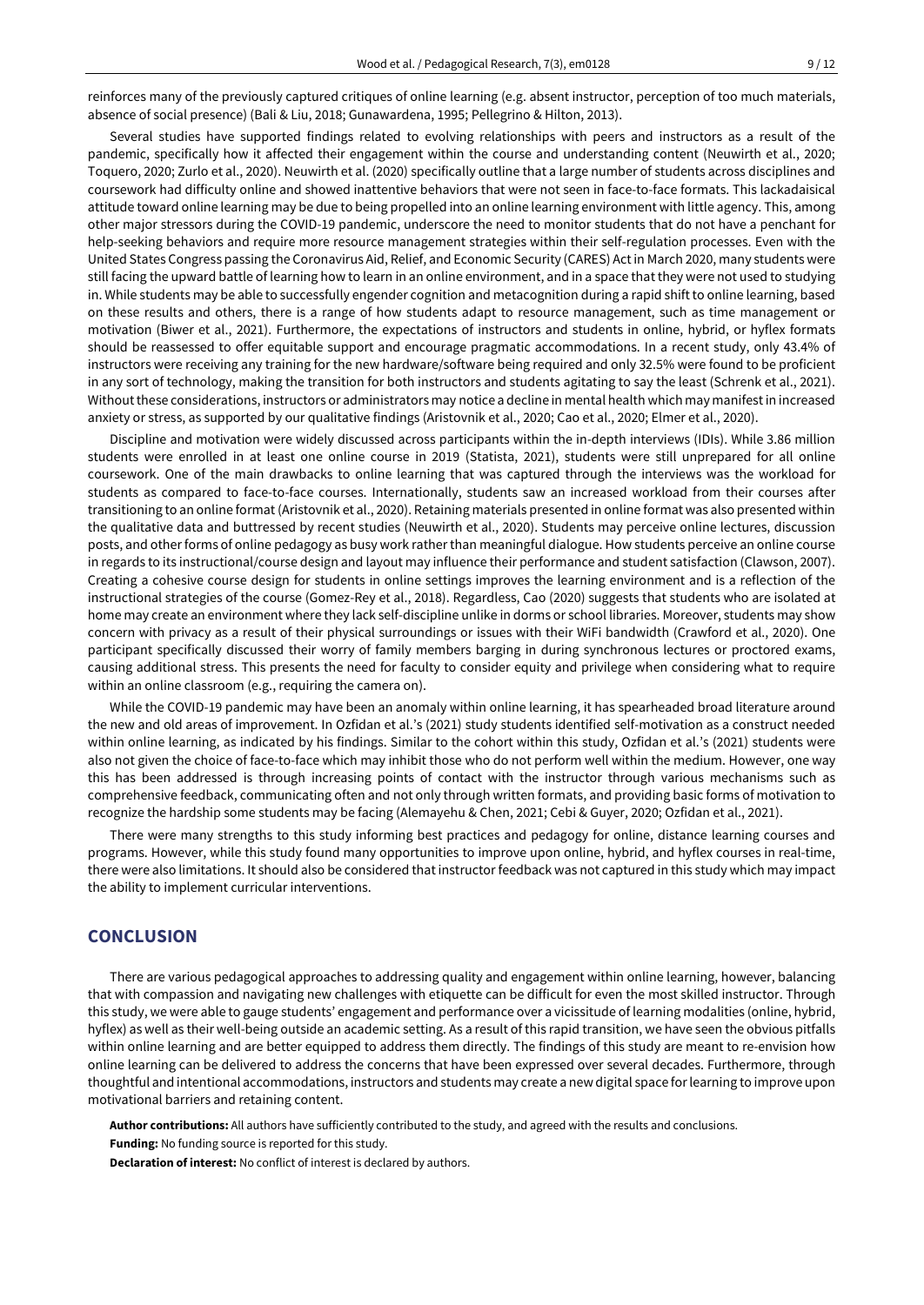# **REFERENCES**

- Alemayehu, L., & Chen, H. L. (2021). The influence of motivation on learning engagement: The mediating role of learning selfefficacy and self-monitoring in online learning environments. *Interactive Learning Environments*. <https://doi.org/10.1080/10494820.2021.1977962>
- Aristovnik, A., Keržič, D., Ravšelj, D., Tomaževič, N., & Umek, L. (2020). Impacts of the COVID-19 pandemic on life of higher education students: A global perspective. *Sustainability, 12*(20), 8438. <https://doi.org/10.3390/su12208438>
- Astin, A. W. (1997). *What matters in college? Four critical years revisited*. Jossey-Bass.
- Bali, S., & Liu, M. C. (2018). Students' perceptions toward online learning and face-to-face learning. *Journal of Physics: Conference Series, 1108,* 012094.<https://doi.org/10.1088/1742-6596/1108/1/012094>
- Beaudin, B. P. (2019). Keeping online asynchronous discussions on topic. *Online Learning*, *3*(2), 41-53. <https://doi.org/10.24059/olj.v3i2.1916>
- Bellhäuser, H., Lösch, T., Winter, C., & Schmitz, B. (2016). Applying a web-based training to foster self-regulated learning—Effects of an intervention for large numbers of participants. *The Internet and Higher Education, 31*, 87-100. <https://doi.org/10.1016/j.iheduc.2016.07.002>
- Bernard, R. M., Brauer, A., Abrami, P. C., & Surkes, M. (2004). The development of a questionnaire for predicting online learning achievement. *Distance Education, 25*(1), 31-47. <https://doi.org/10.1080/0158791042000212440>
- Biwer, F., Wiradhany, W., Oude Egbrink, M., Hospers, H., Wasenitz, S., Jansen, W., & De Bruin, A. (2021). Changes and adaptations: How university students self-regulate their online learning during the COVID-19 pandemic. *Frontiers in Psychology, 12*, 642593. <https://doi.org/10.3389/fpsyg.2021.642593>
- Braun, V., & Clarke, V. (2012). Thematic analysis. In H. Cooper, P. M. Camic, D. L. Long, A. T. Panter, D. Rindskopf, & K. J. Sher (Eds.), *APA handbook of research methods in psychology, Vol. 2. Research designs: Quantitative, qualitative, neuropsychological, and biological* (pp. 57-71). American Psychological Association. [https://doi.org/10.1037/13620-004](https://psycnet.apa.org/doi/10.1037/13620-004)
- Broadbent, J. (2017). Comparing online and blended learner's self-regulated learning strategies and academic performance. *The Internet and Higher Education*, *33*, 24-32. <https://doi.org/10.1016/j.iheduc.2017.01.004>
- Cao, W., Fang, Z., Hou, G., Han, M., Xu, X., Dong, J., & Zheng, J. (2020). The psychological impact of the COVID-19 epidemic on college students in China. *Psychiatry Research, 287*, 112934[. https://doi.org/10.1016/j.psychres.2020.112934](https://doi.org/10.1016/j.psychres.2020.112934)
- Carini, R. M., Kuh, G. D., & Klein, S. P. (2006). Student engagement and student learning: Testing the linkages. *Research in Higher Education*, *47*(1), 1-32[. https://doi.org/10.1007/s11162-005-8150-9](https://doi.org/10.1007/s11162-005-8150-9)
- Castañeda, L., & Selwyn, N. (2018). More than tools? Making sense of the ongoing digitizations of higher education. *International Journal of Educational Technology in Higher Education, 15*(1), 1-10. <https://doi.org/10.1186/s41239-018-0109-y>
- Cebi, A., & Guyer, T. (2020). Students' interaction patterns in different online learning activities and their relationship with motivation, self-regulated learning strategy and learning performance. *Education and Information Technologies, 25*(5), 3975- 3993. <https://doi.org/10.1007/s10639-020-10151-1>
- Clawson, S. L. (2007). Does quality matter? *Measuring whether online course quality standards are predictive of student satisfaction in higher education* [Doctoral dissertation, Capella University].
- Crawford, J., Butler-Henderson, K., Rudolph, J., Malkawi, B., Glowatz, M., Burton, R., Magni, P., & Lam, S. (2020). COVID-19: 20 countries' higher education intra-period digital pedagogy responses. *Journal of Applied Learning & Teaching, 3*(1), 9-28. <https://doi.org/10.37074/jalt.2020.3.1.7>
- Edwards, M. E., Cordray, S., & Dorbolo, J. (2000). Unintended benefits of distance-education technology for traditional classroom teaching. *Teaching Sociology*, *28*(4), 386-391[. https://doi.org/10.2307/1318588](https://doi.org/10.2307/1318588)
- Elmer, T., Mepham, K., & Stadtfeld, C. (2020). Students under lockdown: Comparisons of students' social networks and mental health before and during the COVID-19 crisis in Switzerland. *Plos ONE, 15*(7), e0236337. <https://doi.org/10.1371/journal.pone.0236337>
- Flavell, J. H. (1979). Metacognition and cognitive monitoring: A new area of cognitive–developmental inquiry. *American Psychologist, 34*(10), 906-911[. https://doi.org/10.1037/0003-066X.34.10.906](https://doi.org/10.1037/0003-066X.34.10.906)
- Gomez-Rey, P., Barbera, E., & Fernandez-Navarro, F. (2018). Students' perceptions about online teaching effectiveness: A bottomup approach for identifying online instructors' roles. *Australasian Journal of Educational Technology, 34*(1), 116-130. <https://doi.org/10.14742/ajet.3437>
- Gunawardena, C. N. (1995). Social presence theory and implications for interaction and collaborative learning in computer conferences. *International Journal of Educational Telecommunications, 1*(2), 147-166.
- Harcourt, J., Tamin, A., Lu, X., Kamili, S., Sakthivel, S. K., Murray, J., Queen, K., Tao, Y., Paden, C. R., Zhang, J., Li, Y., Uehara, A., Wang, H., Goldsmith, C., Bullock, H. A., Wang, L., Whitaker, B., Lynch, B., Gautam, R., ... Thornburg, N. J. (2020). Severe acute respiratory syndrome coronavirus 2 from patient with coronavirus disease, United States. *Emerging Infectious Diseases, 26*(6), 1266-1273. <https://doi.org/10.3201/eid2606.200516>
- Harris, L., Dargusch, J., Ames, K., & Bloomfield, C. (2020). Catering for 'very different kids': Distance education teachers' understandings of and strategies for student engagement. *International Journal of Inclusive Education*. <https://doi.org/10.1080/13603116.2020.1735543>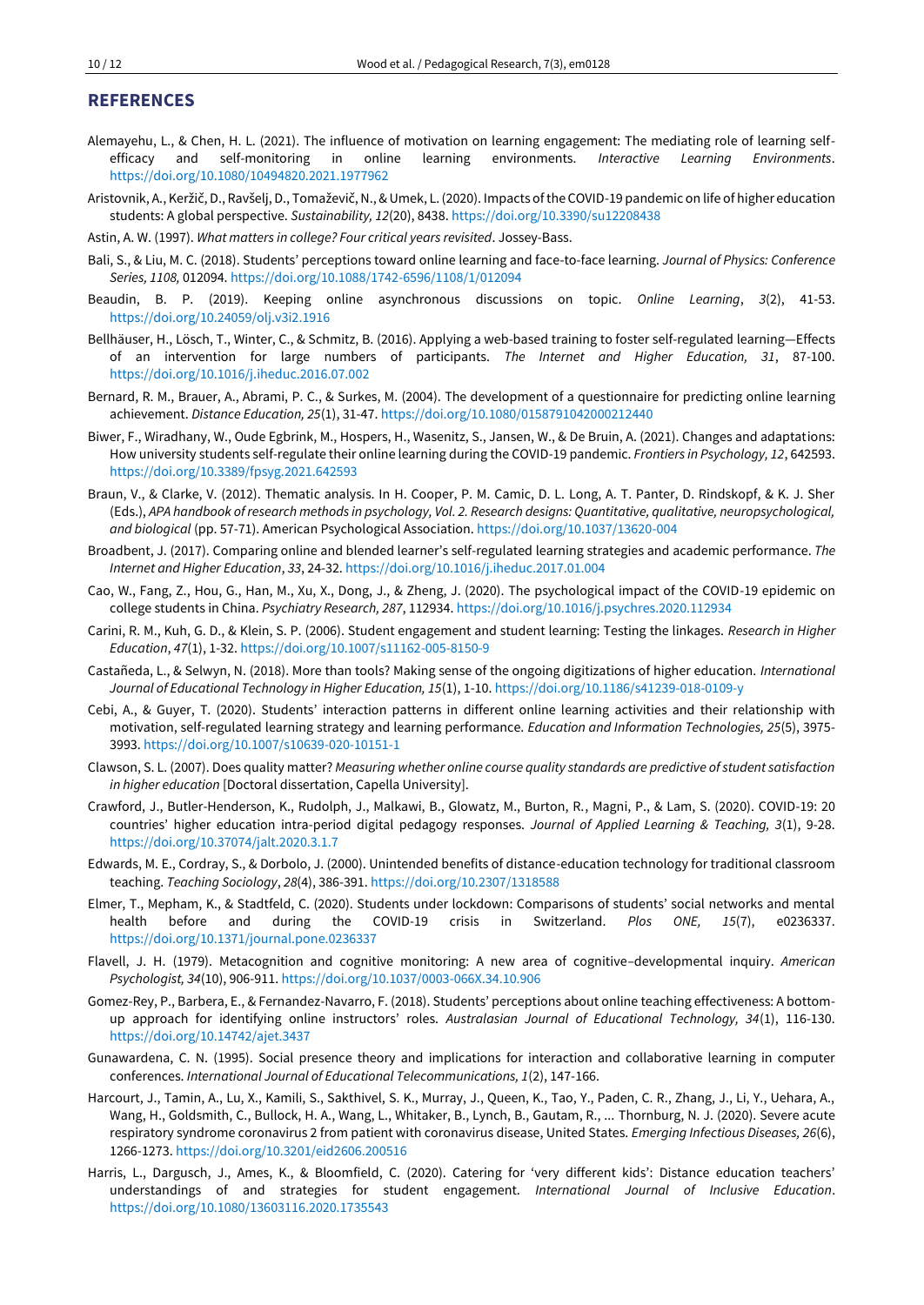- Hilal, A. H., & Alabri, S. S. (2013). Using NVivo for data analysis in qualitative research. *International Interdisciplinary Journal of Education, 2*(2), 181-186. <https://doi.org/10.12816/0002914>
- Lakhal, S., Khechine, H., & Pascot, D. (2014, October). Academic students' satisfaction and learning outcomes in a HyFlex course: Do delivery modes matter? In Proceedings of the *E-Learn: World Conference on E-Learning in Corporate, Government, Healthcare, and Higher Education* (pp. 1075-1083).
- Maeroff, G. I. (2004). *A classroom of one: How online learning is changing our schools and colleges*. Macmillan.
- Maloney, E., & Kim, J. (2020, May 10). Fall scenario #13: A HyFlex model. *Inside Higher Ed | Higher Education News, Career Advice, Jobs*[. https://www.insidehighered.com/blogs/learning-innovation/fall-scenario-13-hyflex-model](https://www.insidehighered.com/blogs/learning-innovation/fall-scenario-13-hyflex-model)
- Migueliz Valcarlos, M., Wolgemuth, J. R., Haraf, S., & Fisk, N. (2020). Anti-oppressive pedagogies in online learning: A critical review. *Distance Education, 41*(3), 345-360. <https://doi.org/10.1080/01587919.2020.1763783>
- Mills, G. E. (2000). *Action research: A guide for the teacher researcher*. Prentice-Hall, Inc.
- Neuwirth, L. S., Jović, S., & Mukherji, B. R. (2021). Reimagining higher education during and post-COVID-19: Challenges and opportunities. *Journal of Adult and Continuing Education, 27*(2), 141-156. <https://doi.org/10.1177/1477971420947738>
- Ozfidan, B., Fayez, O., & Ismail, H. (2021). Student perspectives of online teaching and learning during the COVID-19 pandemic. *Online Learning, 25*(4), 461-485. <https://doi.org/10.24059/olj.v25i4.2523>
- Panlilio, C. C., Ferrara, A., & MacNeill, L. (2019). Trauma, self-regulation, and learning. In *Trauma-informed schools* (pp. 61-78). Springer, Cham. [https://doi.org/10.1007/978-3-030-12811-1\\_4](https://doi.org/10.1007/978-3-030-12811-1_4)
- Pellegrino, J. W., & Hilton, M. L. (2013). *Education for life and work: Developing transferable knowledge and skills in the 21st century*. National Academies Press.
- Rice, M. F., & Carter Jr, R. A. (2016). Online teacher work to support self-regulation of learning in students with disabilities at a fully online state virtual school. *Online Learning, 20*(4), 118-135. <https://doi.org/10.24059/olj.v20i4.1054>
- Richardson, M., Abraham, C., & Bond, R. (2012). Psychological correlates of university students' academic performance: A systematic review and meta-analysis. *Psychological Bulletin, 138*(2), 353-387. <https://doi.org/10.1037/a0026838>
- Saba, F. (2011). Distance education in the United States: Past, present, future. *Educational Technology, 51*(6), 11-18.
- Saykili, A. (2018). Distance education: Definitions, generations, key concepts and future directions. *International Journal of Contemporary Educational Research, 5*(1), 2-17.
- Schrenk, N., Alves, K., Van Dam, D., & Schrenk, B. (2021). Reflecting on best practices for online learning in a post-COVID-19 world. *Online Learning, 25*(4), 486-504. <https://doi.org/10.24059/olj.v25i4.2460>
- Schunk, D. H., & Zimmerman, B. J. (Eds.). (2012). *Motivation and self-regulated learning: Theory, research, and applications*. Routledge. <https://doi.org/10.4324/9780203831076>
- Schwitzer, A. M., & Lovell, C. (1999). Effects of goal instability, peer affiliation, and teacher support on distance learners. *Journal of College Student Development, 40*(1), 43-53.
- Shenton, A. K. (2004). Strategies for ensuring trustworthiness in qualitative research projects. *Education for Information, 22*(2), 63- 75. <https://doi.org/10.3233/EFI-2004-22201>
- Spada, M. M., Nikčević, A. V., Moneta, G. B., & Wells, A. (2008). Metacognition, perceived stress, and negative emotion. *Personality and Individual Differences, 44*(5), 1172-1181. <https://doi.org/10.1016/j.paid.2007.11.010>
- Statista. (2021). *Number of postsecondary students enrolled in distance education courses in the United States in Fall 2019, by institution type*[. https://www.statista.com/](https://www.statista.com/)
- Syed, M., & Nelson, S. C. (2015). Guidelines for establishing reliability when coding narrative data. *Emerging Adulthood, 3*(6), 375- 387. <https://doi.org/10.1177/2167696815587648>
- Teng, M. F., & Wu, J. G. (2021). Tea or tears: Online teaching during the COVID-19 pandemic. *Journal of Education for Teaching*, *47*(2), 290-292. <https://doi.org/10.1080/02607476.2021.1886834>
- The United States Office for Civil Rights. (2021). Education in a pandemic: The disparate impacts of COVID-19 on America's students. *United States Department of Education*. [https://www2.ed.gov/about/offices/list/ocr/frontpage/faq/readingroom.](https://www2.ed.gov/about/offices/list/ocr/frontpage/faq/readingroom.html) [html](https://www2.ed.gov/about/offices/list/ocr/frontpage/faq/readingroom.html)
- Tinto, V. (1987). *Leaving college: Rethinking the causes and cures of student attrition*. University of Chicago Press.
- Toquero, C. M. (2020). Challenges and opportunities for higher education amid the COVID-19 pandemic: The Philippine context. *Pedagogical Research, 5*(4), em0063[. https://doi.org/10.29333/pr/7947](https://doi.org/10.29333/pr/7947)
- UNESCO. (2020). 1.3 billion learners are still affected by school or university closures, as educational institutions start reopening around the World, says UNESCO. *UNESCO*. [https://en.unesco.org/news/13-billion-learners-are-still-affected-school](https://en.unesco.org/news/13-billion-learners-are-still-affected-school-university-closures-educational-institutions)[university-closures-educational-institutions](https://en.unesco.org/news/13-billion-learners-are-still-affected-school-university-closures-educational-institutions)
- Weimer, M. (2008). *Learner-centered teaching: Five key changes to practice*. John Wiley & Sons.
- WHO. (2020). WHO director-general's opening remarks at the media briefing on COVID-19-11 March 2020. *World Health Organization*. [https://www.who.int/dg/speeches/detail/who-director-general-s-opening-remarks-at-the-media-briefing-on](https://www.who.int/dg/speeches/detail/who-director-general-s-opening-remarks-at-the-media-briefing-on-covid-19---11-march-2020)[covid-19---11-march-2020](https://www.who.int/dg/speeches/detail/who-director-general-s-opening-remarks-at-the-media-briefing-on-covid-19---11-march-2020)